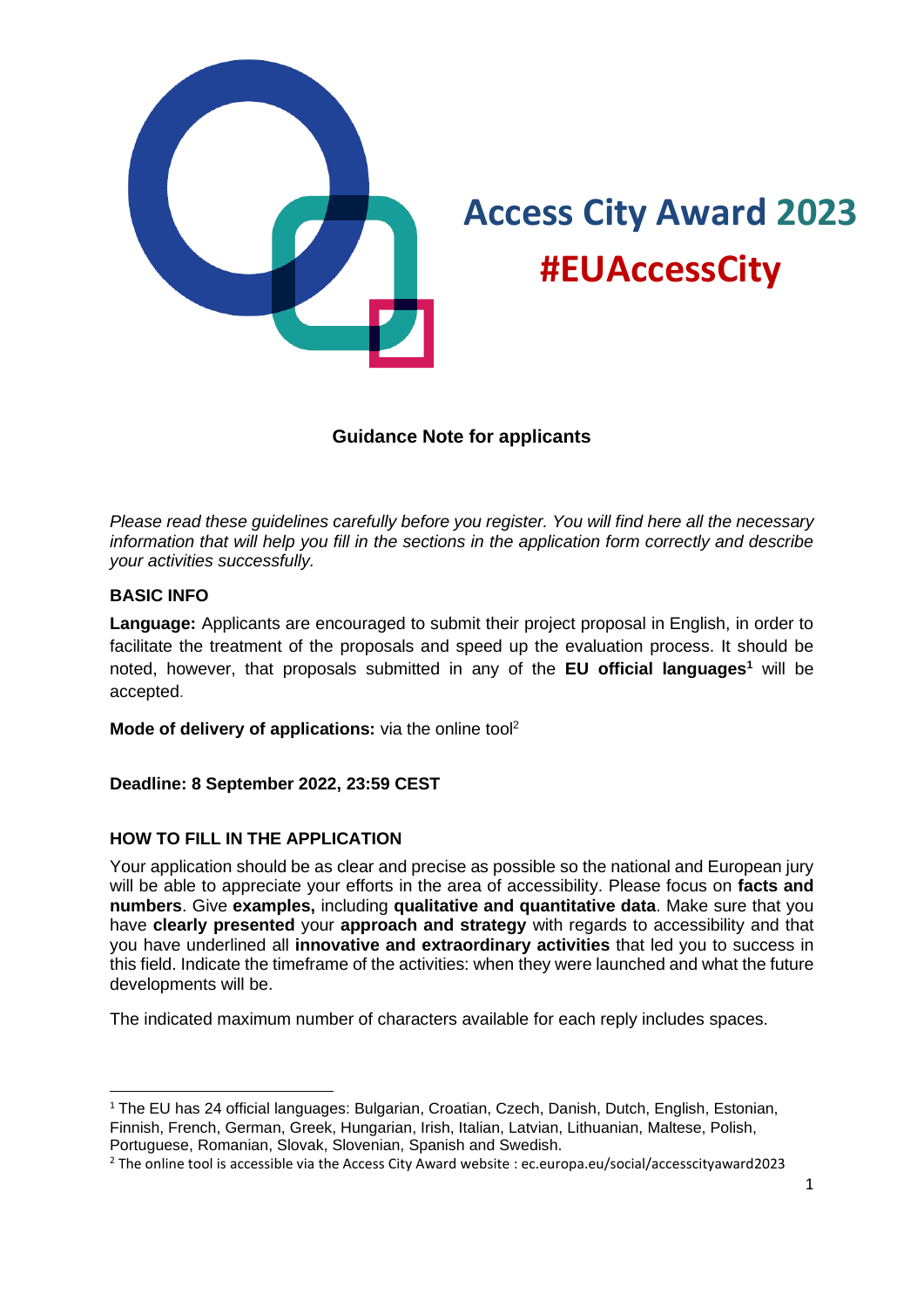# **A / CITY IDENTITY**

## **Short description of city**

Include here some basic information about your city, its morphology and history insofar as these aspects can have an impact on accessibility (for instance whether it is built on hilly ground, or has a medieval centre with narrow streets and hurdles difficult to overcome for wheelchair users or the visually impaired).

# **B/ SCOPE OF THE INITIATIVES**

For each initiative / action / programme, include its aims, objectives, beneficiaries, start date and end date. Demonstrate global approach and ambitious vision for the future in improving accessibility in your city. Where possible, quantify the level or percentage of accessibility in the areas below. For example: percentage of accessible metro stations, work environments, number of vehicles, websites, buildings, public administration, etc.

## **Description of initiatives in the four areas of accessibility:**

#### **a) Accessibility of the built environment and public spaces**

Please describe measures related to the city centre design, streets and pavements, parks, squares, monuments and open spaces, work environments, markets, festivals and other outdoor events.

#### **b) Accessibility of transportation and related infrastructures**

Please describe measures related to the car parks, airports, railway stations and bus stations, taxis, trains, buses and trams, proximity, interconnectivity of public transport and journey information availability.

#### **c) Accessibility of information and communication, including information and communication technologies**

Please describe measures related to access to the city authorities' official information. For instance: accessibility of promotional multimedia information of the municipality, advice and citizen feedback procedures on the accessibility of the website, online information provision in arts, culture, entertainment, sport facilities, signage and guidance in public places, outdoor or indoor, tourist/visitor information, accessibility of the public information kiosks, provision of assistive technology and inclusive ICT resources for the whole community in public libraries and online centres.

## **d) Accessibility of public facilities and services**

Please describe the public services provided by your city (social services, healthcare, youth, education, leisure and sport activities and facilities, culture, employment services, training, housing, etc.) and indicate to which extent they are accessible. Please illustrate how accessibility is considered and integrated in these services. Besides the specific services for persons with disabilities, please also provide information on how the general services are made accessible to persons with disabilities. You can give examples of alternative formats for e-gov services, as well as examples of services provided in multimodal way and by different channels.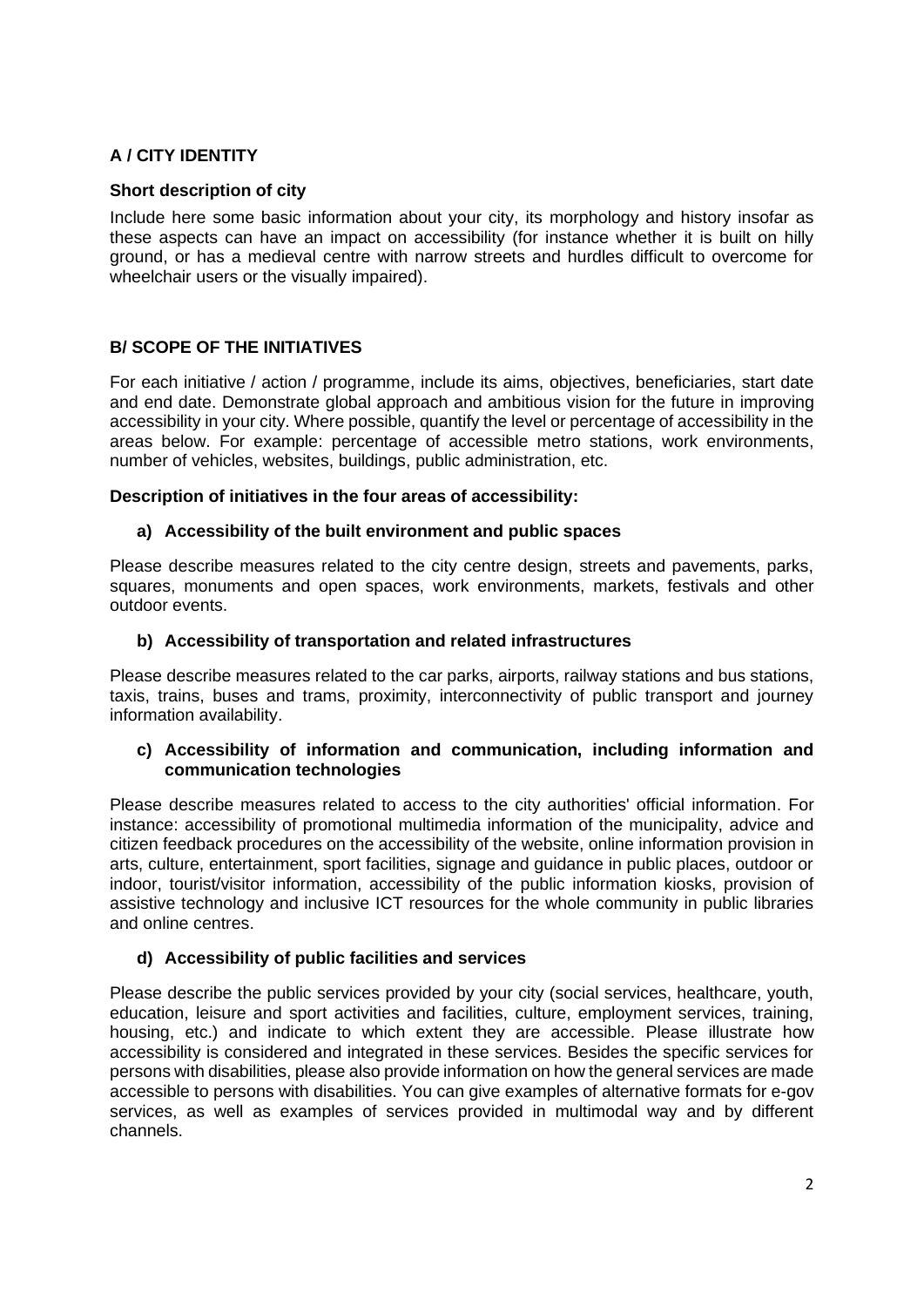## **C/ OWNERSHIP / LEVEL OF COMMITMENT**

## **a) Describe the overall approach to accessibility in your city and how you implement the policy in this area.**

Please demonstrate the global policy on accessibility carried out in your city. For instance: inclusion of accessibility in a coherent strategy or policy framework, high-level policy statements and commitments to accessibility, mainstreaming in the city's policies and its regulations, structures or framework to implement/coordinate/monitor accessibility actions, responsible department(s), main actors involved, initiatives by private sector (if any), resources and staff allocated, monitoring and evaluation mechanism, information if a city has carried out a cost-benefit analysis of implementing accessibility.

## **D/ IMPACT**

Please include quantitative and/or qualitative data to support the impact and effectiveness of your initiative + benchmark. You are free to upload links, documents or audiovisual material (films or pictures) that demonstrate the results and changes. The impact assessment must refer to initiatives mentioned in the Section "Scope of Initiatives".

**a) How does/did the city's policy improve equal access and the quality of life of people with disabilities?** 

Please provide examples as well as qualitative and quantitative data. It is important to mention project(s) – if any - involving people with intellectual disabilities.

## **b) How do these initiatives benefit, beyond persons with disabilities, also wider parts of the population?**

Please provide concrete examples.

# **E/ QUALITY AND SUSTAINABILITY OF RESULTS**

## **a) How do you ensure the quality and sustainability of accessibility measures?**

The quality of results is defined in terms of improvements made to the level of accessibility and its compliance with standards and legislation. You may also indicate whether your initiatives are related to any local, regional, national and European actions.

Delivering sustainable results to ensure the full accessibility requires continuous efforts, the establishment of a sound structure and monitoring mechanisms (regular checking, notifying and repairing problems, handling complaints training on accessibility for municipal staff, etc.). Please present the evaluation and monitoring mechanisms set up in your city as well as the resources allocated.

## **b) What are your plans and initiatives to continue these efforts in the future?**

Please describe and indicate the timeframe, if possible.

## **F/ INVOLVEMENT OF PERSONS WITH DISABILITIES AND RELEVANT PARTNERS**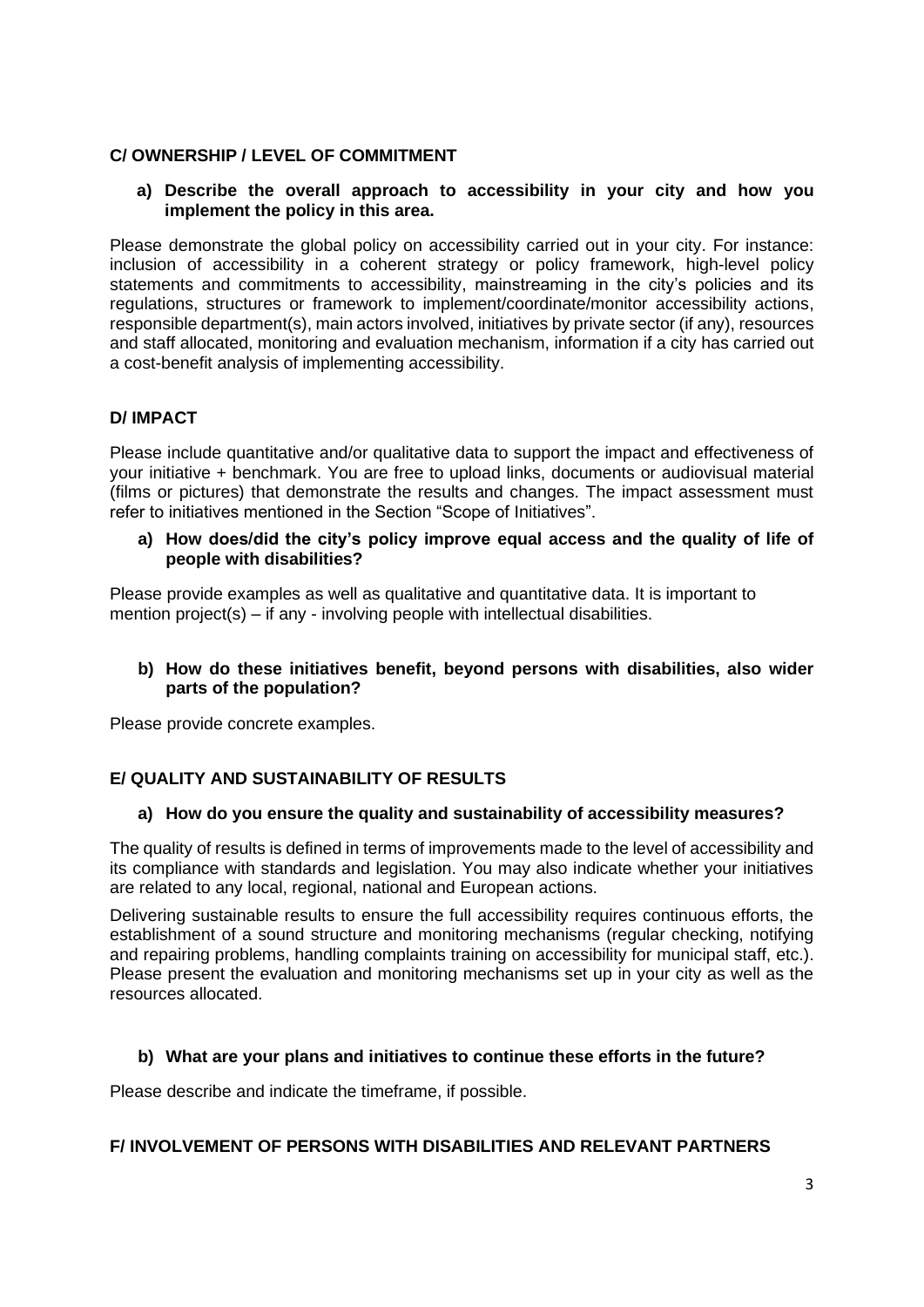**a) Please describe the involvement of persons with disabilities and their representative organisations as well as accessibility experts in the planning, implementation and maintenance of the city's policies and initiatives aimed at increased accessibility.** 

Please describe these activities by providing examples. Where possible, please include the views of persons with disabilities on the accessibility of the city.

#### **b) Do you carry out awareness raising or information activities around accessibility? Do you exchange, share experience and good practices with other cities at local, regional, national and/or European level?**

Please give examples; you may also mention your membership in different kinds of organisations related to accessibility, etc.

#### **c) Have you addressed disability in other initiatives undertaken by your city? If so, you may mention any initiative your city has worked on, even if it was not addressed directly to people with disabilities, as long as it included measures to improve accessibility or raise awareness about disability and accessibility.**

Please describe these initiatives by providing examples and detailing the measures related to accessibility.

## **G/ WHY DOES YOUR CITY DESERVE THE AWARD?**

**Please provide a short presentation of your overall accessibility policy and actions. Please explain why your results and your city's accessibility policy are extraordinary and why you believe your city deserves the Award.** 

Please state what your city is especially proud of. You may indicate what distinguishes your accessibility policy and which measures are especially worth to be promoted as good examples for other cities.

## **H/ WHERE DID YOU HEAR ABOUT THE 2023 ACCESS CITY AWARD COMPETITION**

Please let us know where you heard about the competition. Multiple answers are possible.

## **I/ SUPPORTING MATERIAL**

In addition to **the four compulsory documents that must be uploaded on the portal (Mayoral Declaration, Declaration on the honour, the Legal Entity Form and the Financial Identification Form)**, you are invited to upload – or send a link to – a 10-slide Power Point presentation highlighting and illustrating (e.g. with pictures) the strong points of your application.

You can upload up to five files<sup>3</sup> (maximum size of one file is 10 MB) or links. You can upload files in your national language.

All files that are uploaded as support material must be appropriately named. The file name should be in English and should make it clear what the file represents or contains.

<sup>3</sup> Accepted file formats are: doc, docx, rtf, pps, ppsx, ppt, pptx, xls, xlsx, pdf, zip, gif, jpeg, jpg, png.